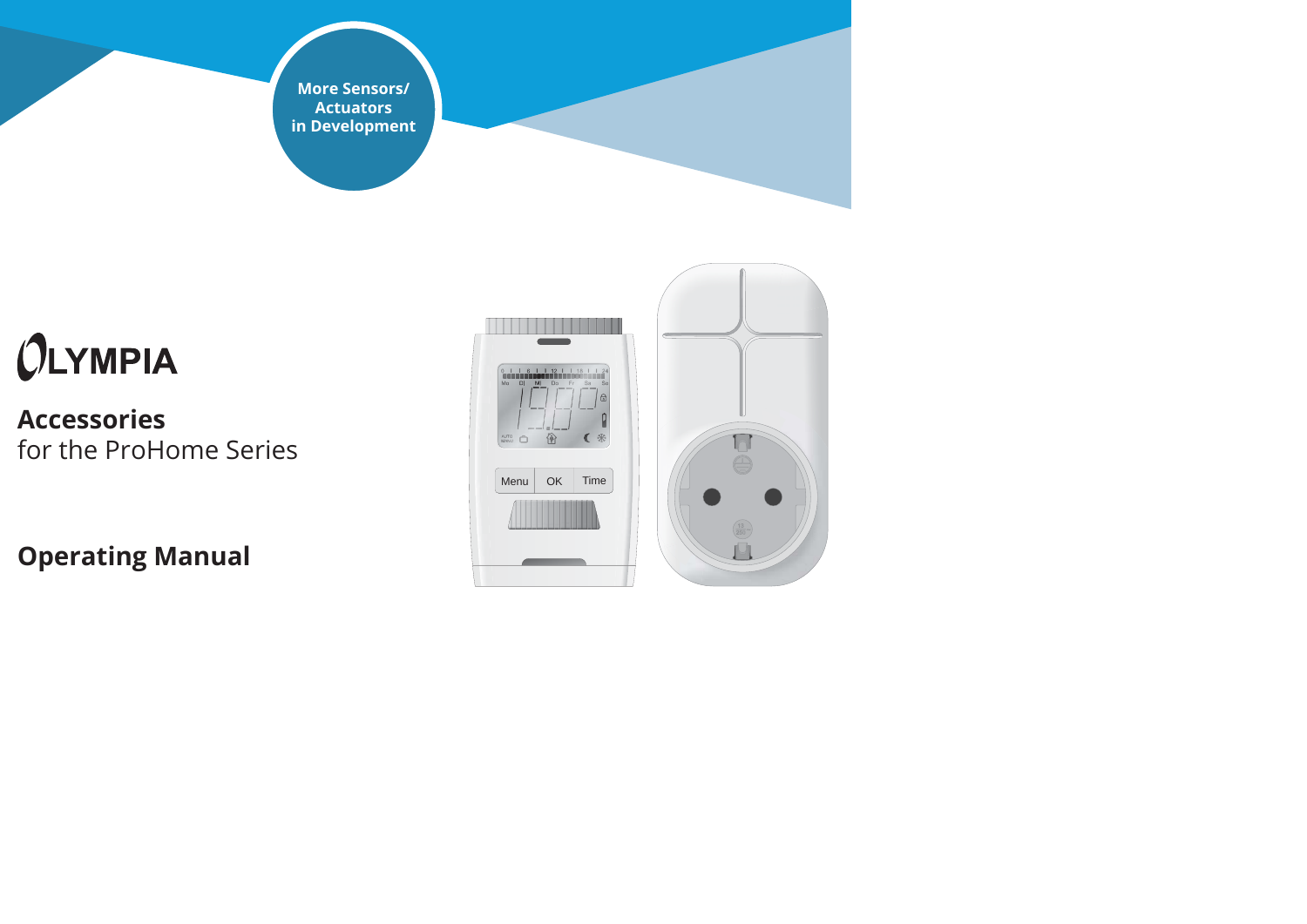

**Hello,**

**We are delighted that you have decided to purchase this reliable device from Olympia.**

**The descriptions on the following pages will explain how easy it is to make your home more safe and secure.**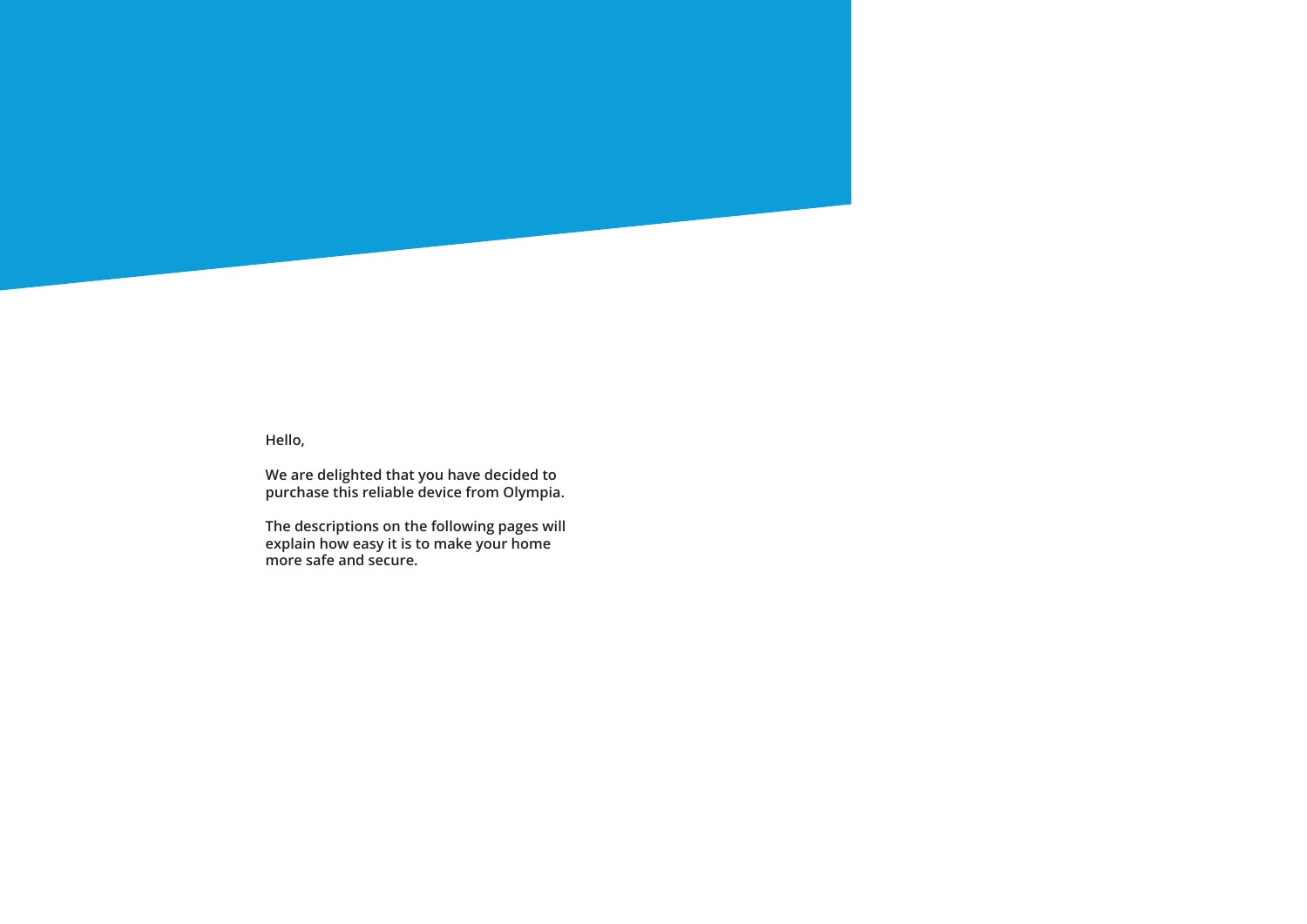| Before You Start 4<br>Important Information on Accessories4 |  |
|-------------------------------------------------------------|--|
|                                                             |  |
|                                                             |  |
|                                                             |  |
|                                                             |  |
|                                                             |  |
|                                                             |  |
|                                                             |  |
|                                                             |  |
|                                                             |  |

| Inserting the Batteries13                                                               |
|-----------------------------------------------------------------------------------------|
| $Installation \ldots \ldots \ldots \ldots \ldots \ldots \ldots \ldots \ldots \ldots 13$ |
|                                                                                         |
| Pairing the Heating Regulator and Base Unit 15                                          |
| Technical Data16                                                                        |
|                                                                                         |

| Troubleshooting17           |  |
|-----------------------------|--|
| Information on Disposal 17  |  |
| Cleaning and Service 18     |  |
| Information on Conformity18 |  |
|                             |  |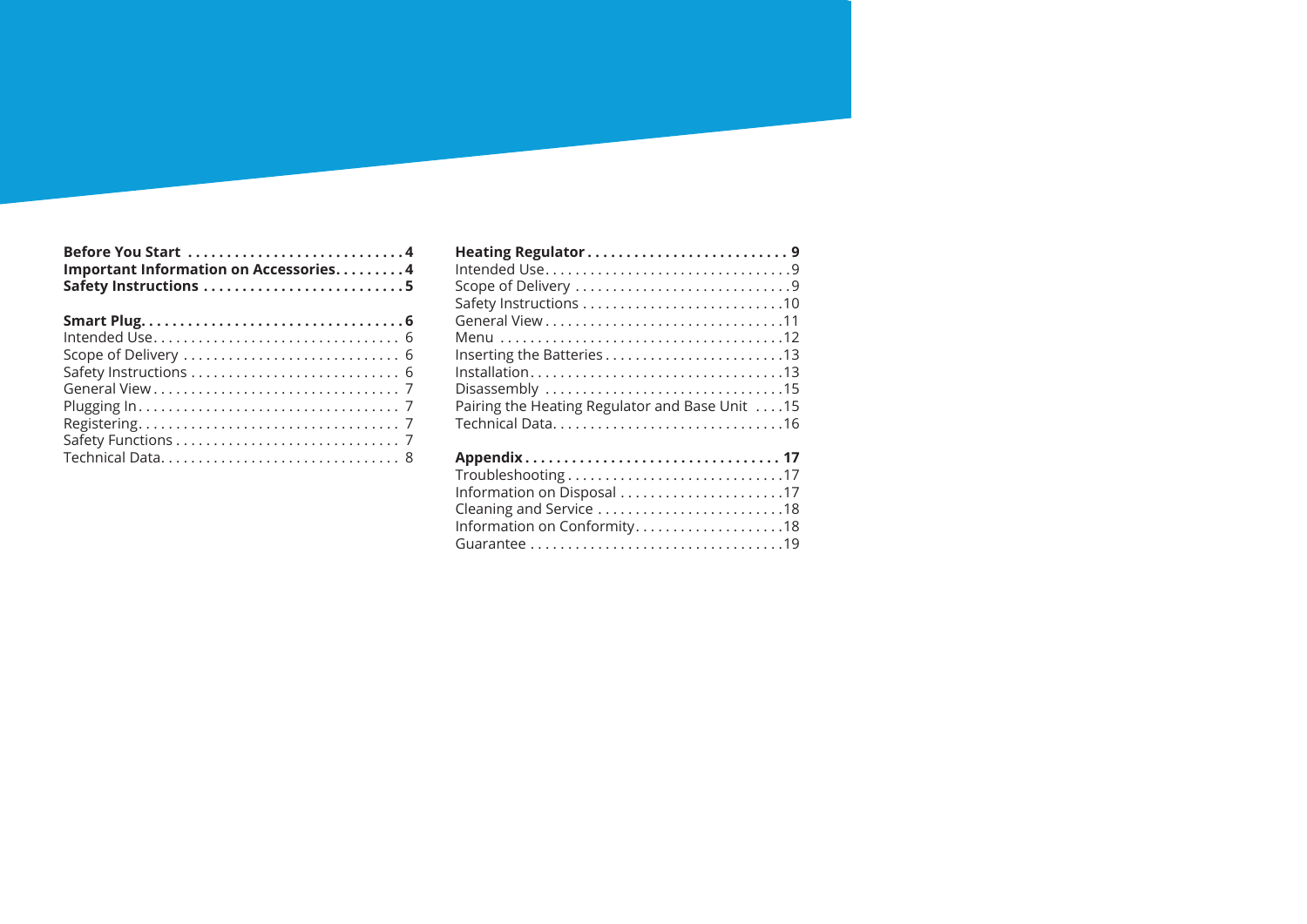

### **Before You Start**

The sensors and actuators used in the alarm systems in the ProHome series are passive security products and have been developed for use as deterrents. Additional measures are necessary to prevent and hinder burglary and theft. You can obtain all the necessary information on this from your local police station.



Read the operating manual thoroughly and observe all the information contained when using the alarm system. Keep the operating manual close by for future reference.



Pay attention to this symbol. Texts which are highlighted by this symbol provide helpful information on handling the alarm system.

## **Important Information on Accessories**

- The sensors and actuators are intended for private use indoors.
- The sensors and actuators only work in combination with an alarm system from the ProHome series.
- All the individual sensors and actuators must be installed within transmission range of the base unit of the ProHome series alarm system.
- Detailed information on how to configure the sensors and actuators (e.g. creating time schedules) is available in the operating manual provided for the ProHome app.



For more information, please scan the QR code.

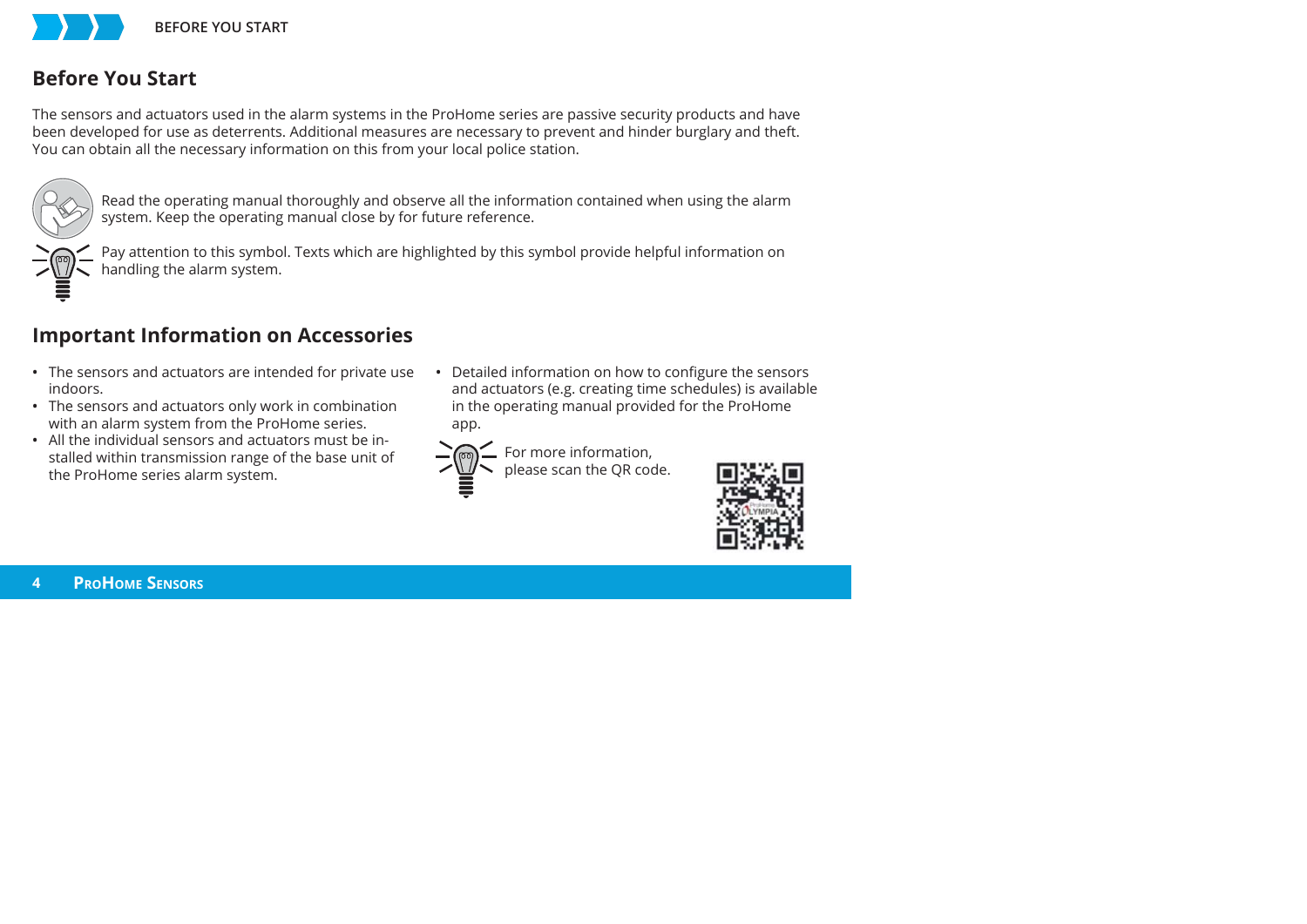



#### **Safety Instructions**

Read and observe all the safety information to protect yourself and the environment from any harm.

The following warnings indicate potentially dangerous situations which could lead to serious injuries or even fatal injuries if the information is ignored.

**NEVER** complete any repairs to the sen- $\sqrt{12}$  sors and actuators yourself. Never open the sensors and actuators because they do not contain any parts which need to be serviced by the user. In the event of a fault, contact our Service Department.

**WARNING!** Risk of suffocation from small parts, packaging and protective foil! Children can swallow small parts, packaging and protective foils. Keep children away from the sensors and actuators as well as from the packaging.

The following warnings indicate potentially dangerous situations which could lead to minor or slight injuries if the information is ignored.

**CAUTION**! These sensors and actuators can be used by children from the age of 8 and persons with restricted physical, sensory or mental capabilities or a lack of experience and knowledge as long as they are supervised or have been instructed with regard to safe use of the sensors and actuators and are aware of the potential risks involved with their use. Children must not play with the sensors and actuators. Cleaning and user maintenance may not be completed by children without any supervision.

**IMPORTANT**! Risk of property damage through environmental influences! Prevent exposing the device to environmental influences such as smoke, dust, vibration, chemicals, moisture, heat or direct sunlight.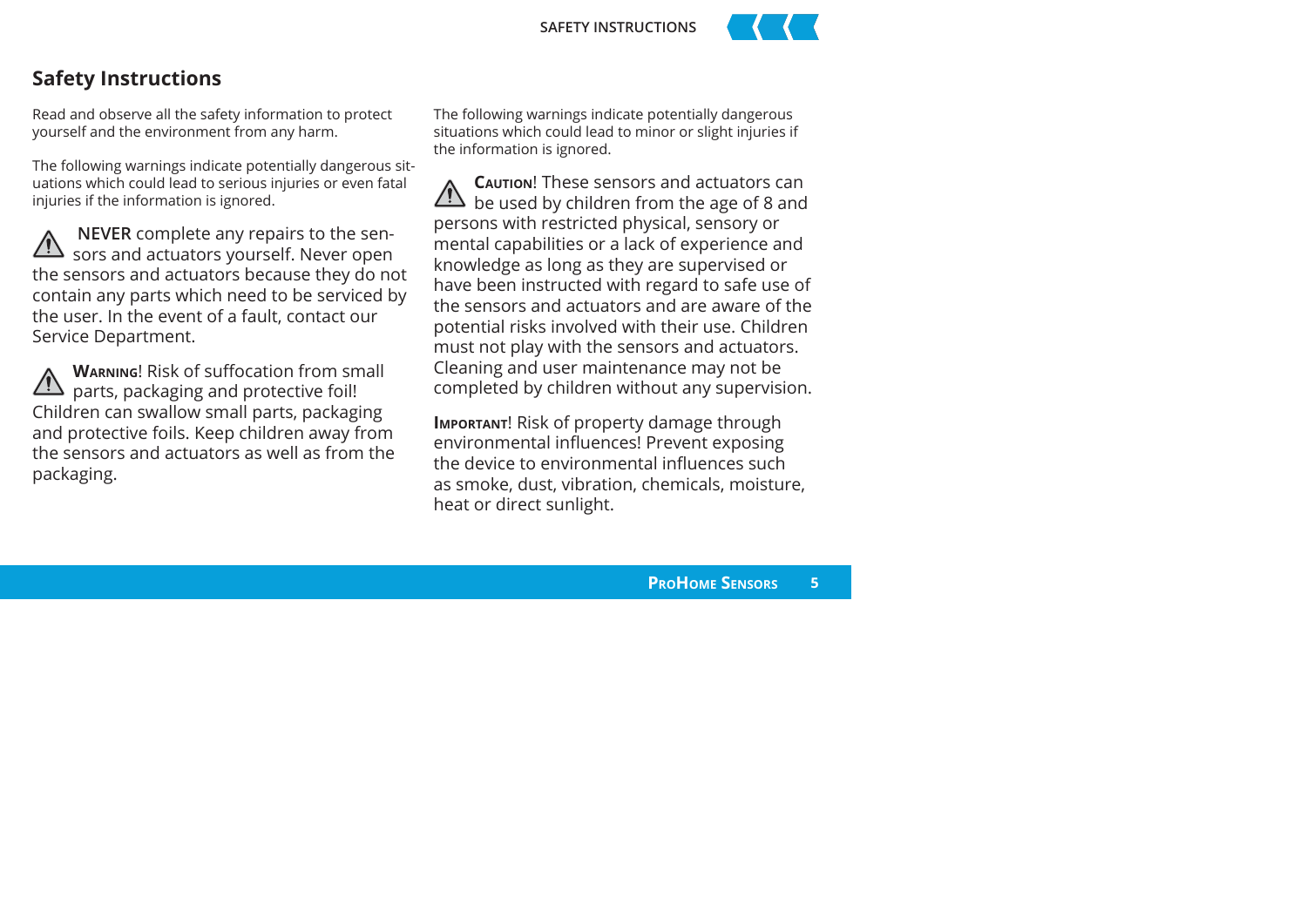

## **Smart Plug**

#### **Intended Use**

The Smart Plug is used to control electrical devices in interior rooms via the ProHome system.

A condition for complying with the intended use is that the equipment is installed correctly and the information in the manual is observed and maintained. Any other use is considered unintended use.

## **Scope of Delivery**

Please check the contents of the package carefully. If anything is missing or damaged, do NOT put the Smart Plug into operation!

**Smart Plug** 



**Operating manual** 1

## **Safety Instructions**



**DANGER**! Risk of fatal injury from electric shock! There is a danger of electric shock if you touch damaged or live parts! Always inspect the Smart Plug for damage before putting it into operation. If you find damage to the housing, on no account use the Smart Plug.



**CAUTION**! Property damage due to unsuitable power supply! Only use the Smart Plug according to the details in the Technical Data. Only connect the Smart Plug to a power socket with a correctly installed protective conductor (PE).



**CAUTION!** Risk of fire! The Smart Plug can become hot. Pay attention that any consumers connected do not exceed the maximum connected load specified. Do not cover the Smart Plug. Never block access to the Smart Plug with furniture or other objects.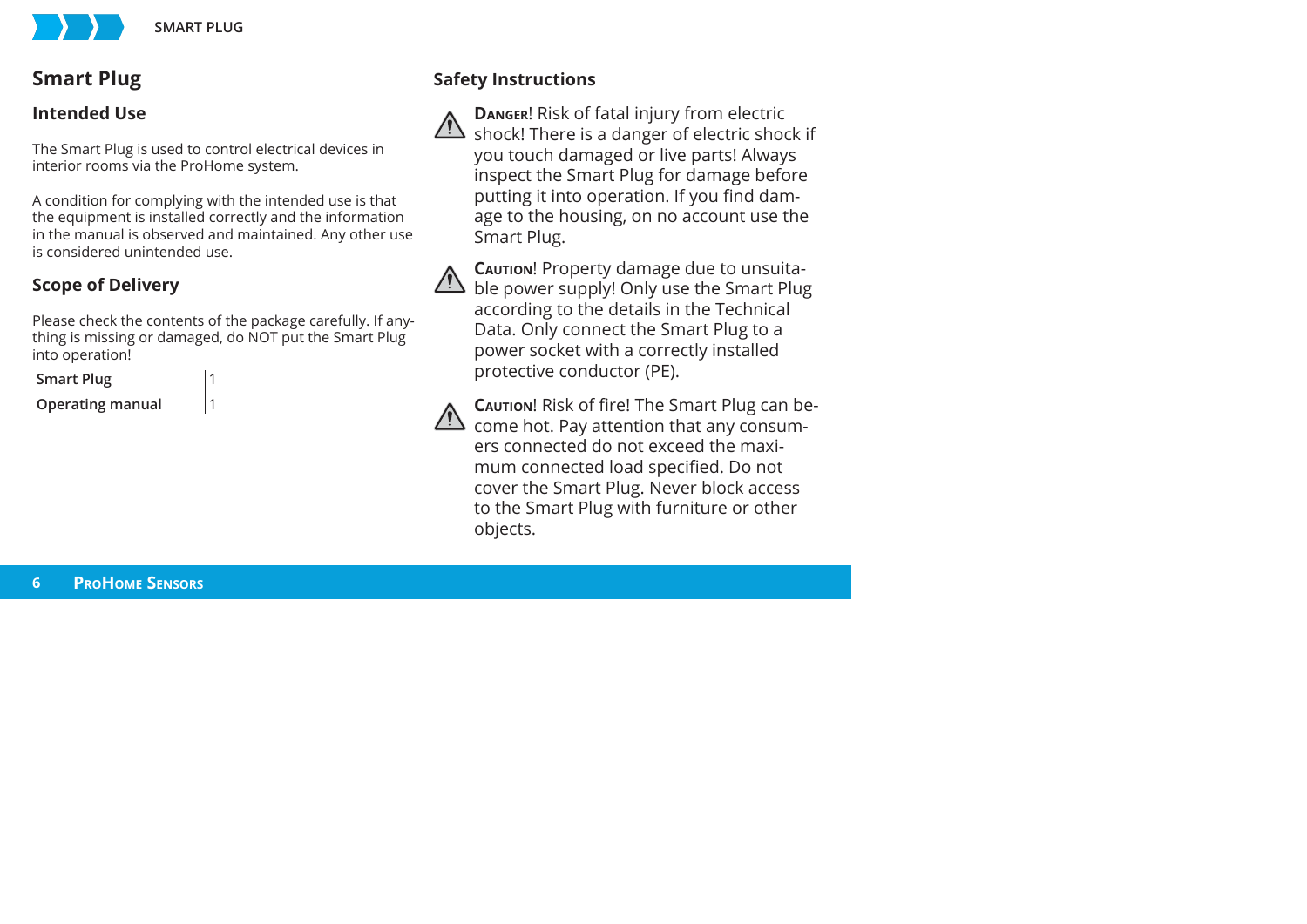**SMART PLUG**



#### **General View**



**1** LED**2** On/Off switch

## **Plugging In**

1 Plug the Smart Plug into a correctly installed power socket.



**CAUTION**! Risk of property damage due to exceeding the maximum connected load! Do not use any multiple socket connector strips and pay attention that the consumers connected do not exceed the maximum connected load.

## **Registering**

- 2 Select the **Register** menu option on the base unit.<br>2015 Press and hold the On/Off switch on the Smart Plug
- until the LED flashes
- 4 The base unit display indicates that registration has been completed successfully on the alarm system.



- If registration of the Smart Plug fails, wait 30
- seconds and attempt to register the Smart Plug again.
- $5$  Plug the required electrical device into the Smart Plug.<br>6 Configure the Smart Plug using the ProHome app on
- your smartphone.

## **Safety Functions**

The Smart Plug is provided with several safety functions in order to protect the Smart Plug and consumers connected from damage.

#### Continual Current Measurement

The power socket continually measures the current strength caused by the consumers connected. If the current strength exceeds a value of max. 10 A, the Smart Plug switches off automatically.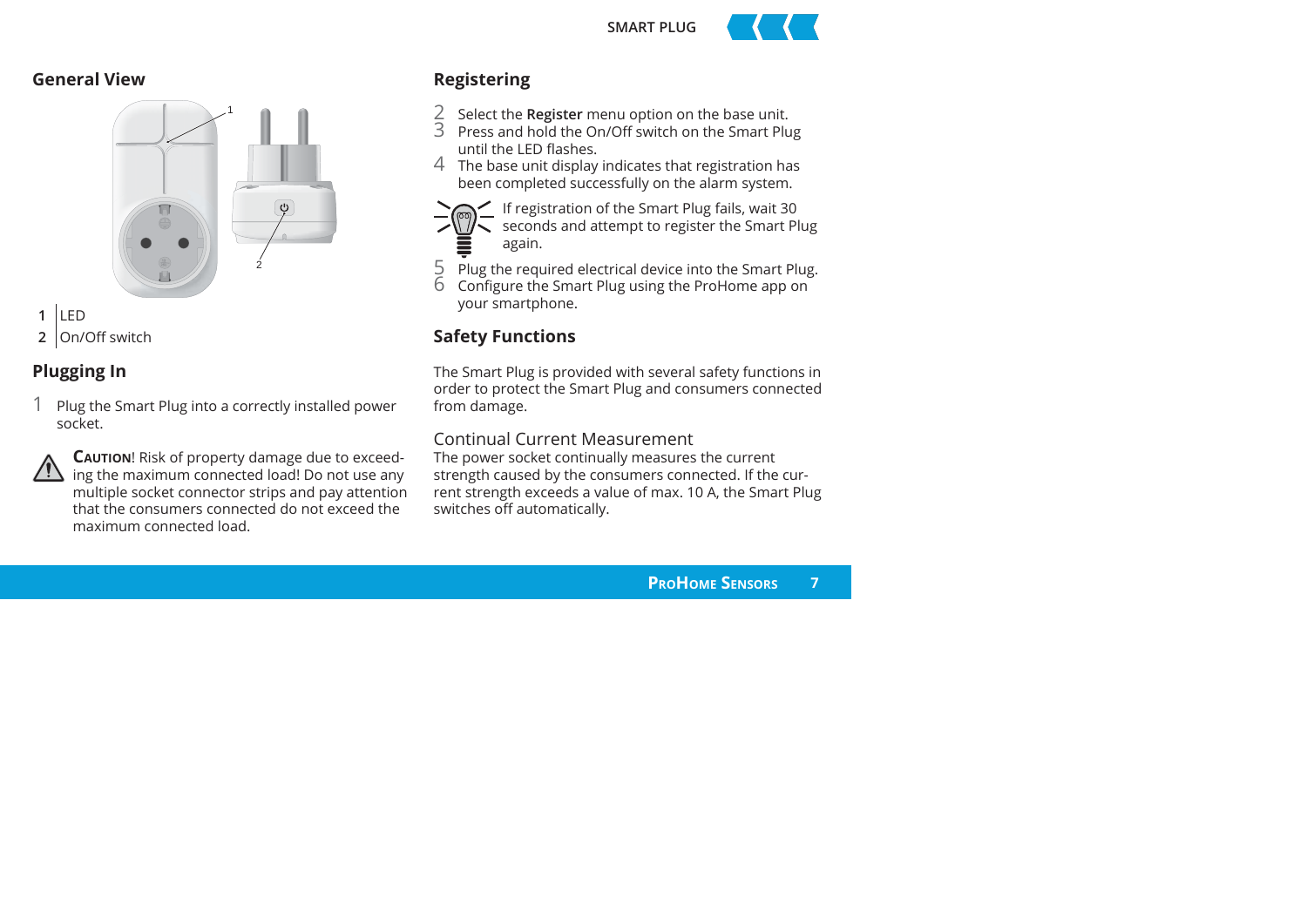

#### Overheating Protection

Specific overheating protection elements provide protection from overheating of the electronics. If a defined threshold value is exceeded, the Smart Plug switches off automatically.

#### Overvoltage Protection

The overvoltage protection protects the consumers connected from voltage peaks (e.g. through a lightning strike or electrostatic discharge). If a voltage peak occurs, the Smart Plug switches off automatically.



After one of the protective functions has been tripped and the Smart Plug switched off automatically, disconnect the Smart Plug from the power socket and wait a few minutes before switching the Smart Plug on again.

#### **Technical Data**

| Power supply                      | 100 - 250 VAC, 50 - 60 Hz                    |
|-----------------------------------|----------------------------------------------|
| Max. connected load               | 2300 W                                       |
| Max. current strength             | 10 A                                         |
| Radio frequency                   | 868.5 MHz                                    |
| Max. transmission power           | $0.73$ mW                                    |
| Permissible<br>ambient conditions | 0 °C to +40°C at<br>30% to 75% rel. humidity |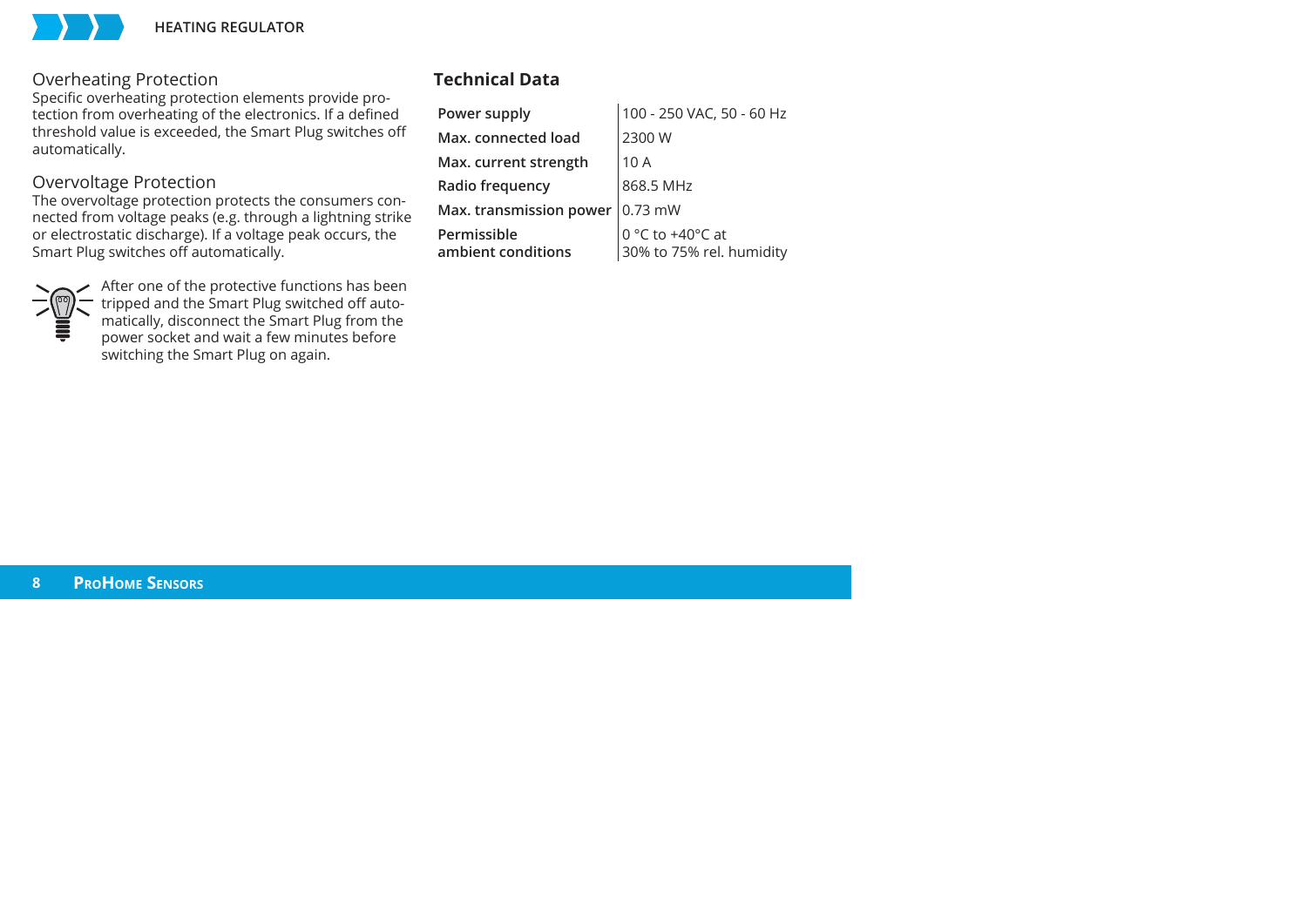



## **Heating Regulator**

#### **Intended Use**

The heating regulator is used to control the heating system via the base unit of the ProHome series alarm system.

The heating regulator enables time-controlled regulation of the room temperature. The heating regulator moves a radiator valve to control the heat flow in the radiator.

The heating regulator may only be operated indoors. The device is exclusively intended for private use.

Any other use is considered unintended use and results in annulment of rights within the terms of guarantee and liability. This also applies to any reconstruction and modification.

#### **Scope of Delivery**

Please check the contents of the package carefully. If anything is missing or has been damaged during transport, DO NOT put the heating regulator into operation!

| <b>Heating regulator</b>           |  |
|------------------------------------|--|
| Adapters (Danfoss RA, RAV, RAVL) 3 |  |
| Plunger extension                  |  |
| Coupling ring                      |  |
| Batteries (AA mignon), 1.5V        |  |
| <b>Operating manual</b>            |  |
|                                    |  |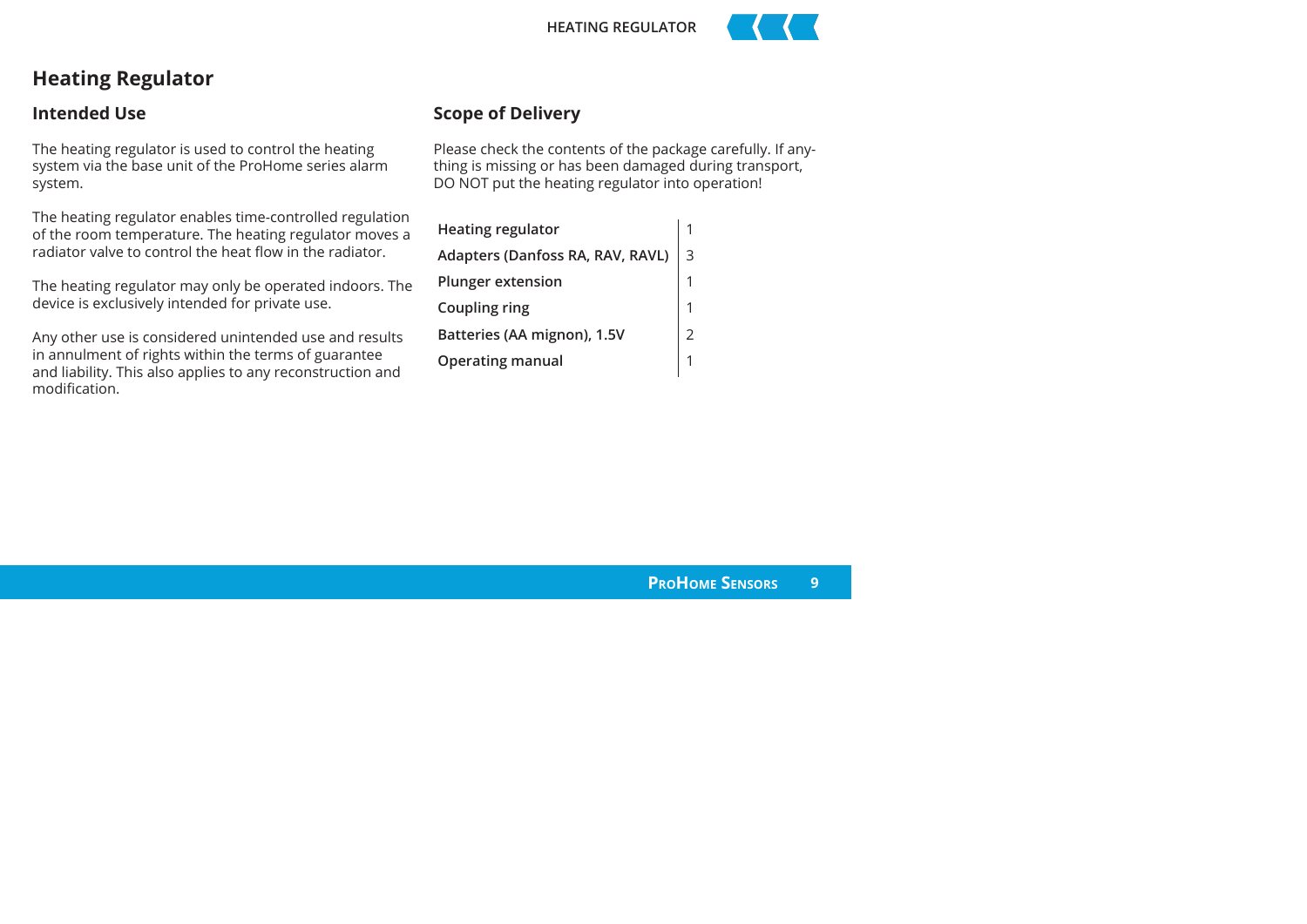#### **Safety Instructions**

Avoid potential dangers by reading the following safety instructions carefully.

**WARNING!** Risk of fatal injury and accidents to infants and children! The packaging material represents a risk of suffocation. Never leave children unattended when the packaging material is nearby. Children often underestimate the risks involved. Always keep children away from the packaging material. The device is not a toy.

**Attention!** This device can be used by children from the age of 8 and persons with restricted physical, sensory or mental capabilities or a lack of experience and knowledge as long as they are supervised or have been instructed with regard to safe use of the device and are aware of the potential risks involved with its use. Children must never play with the device. Cleaning and user maintenance may not be completed by children without any supervision.

**Important!** Never open the device because it contains no components which you may service yourself. In the event of any faults, send the device to the Service Department.

**Important!** Never attempt to recharge nonrechargeable batteries and do not short circuit or open them. This could result in the risk of overheating, fire or bursting. Never throw hatteries in a fire or water. The hatteries could explode.

**Important!** Leaking batteries could damage the device. Be particularly careful when handling damaged or leaking batteries and wear protective gloves.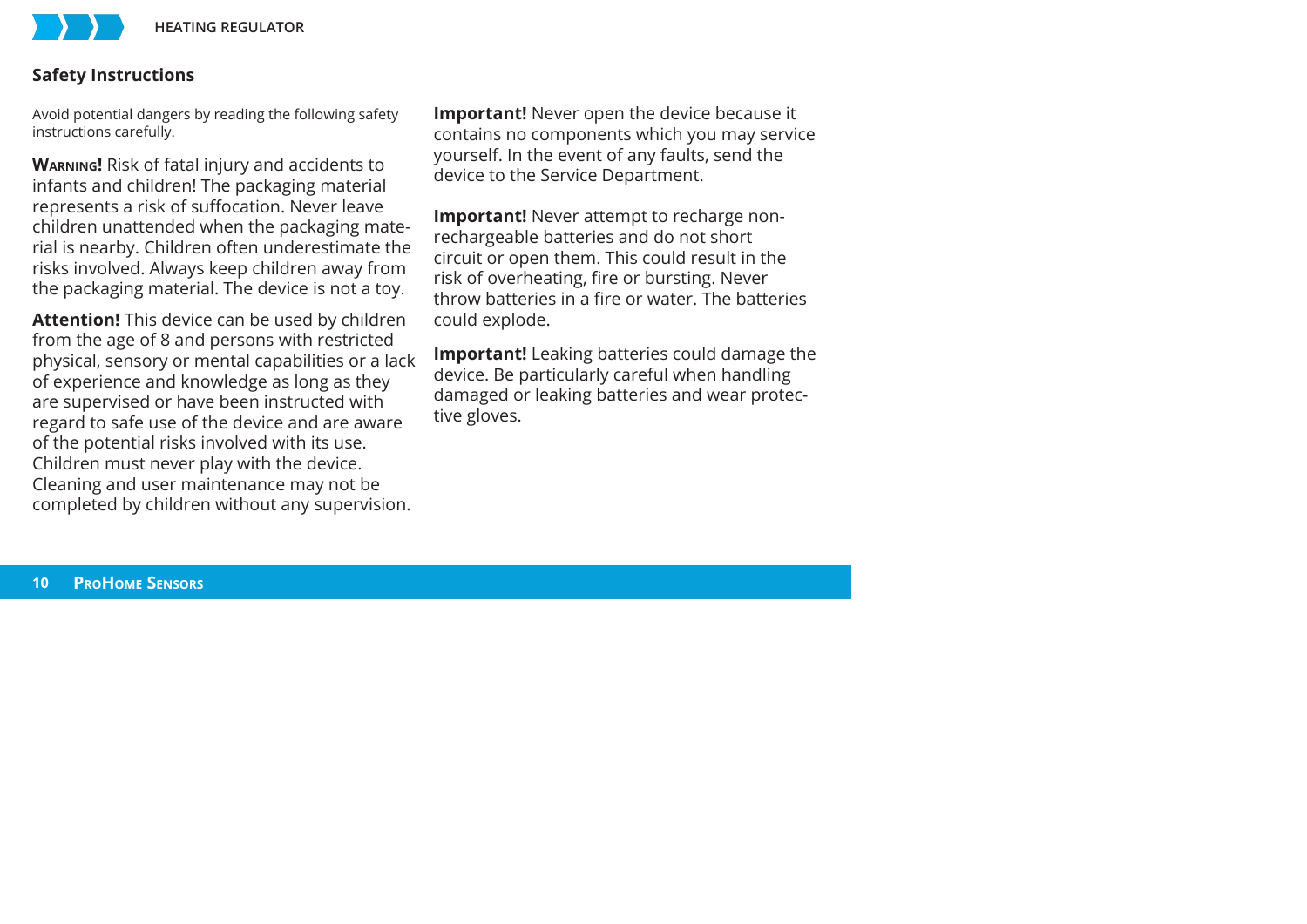

#### **General View**

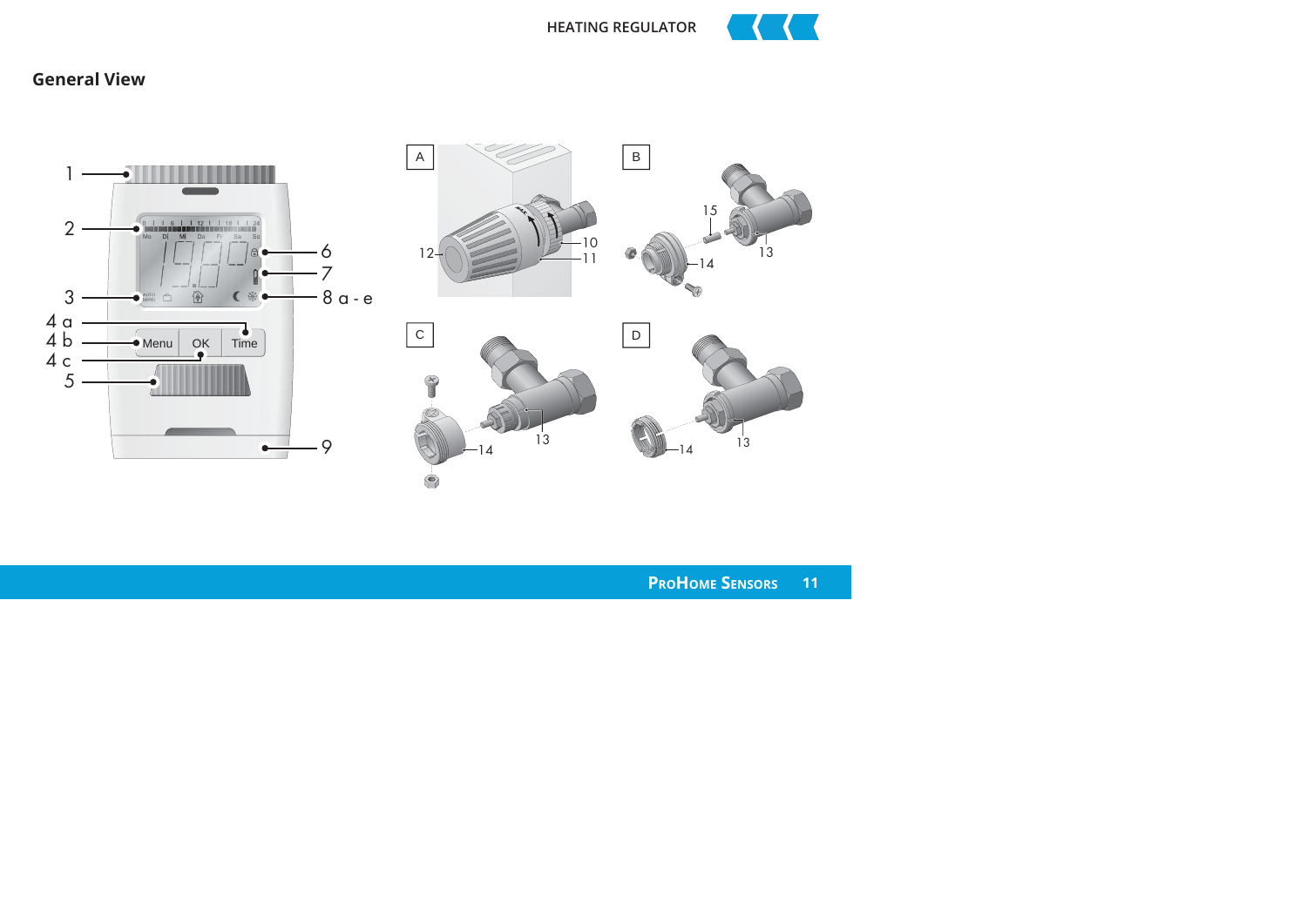

The illustration depicts the heating regulator and accessories supplied in detail.

- **1**Union nut
- **2**Heating times
- **3**AUTO or MANU mode
- **4a**Time button – timer function
- **4b** 4b Menu button – changes to main menu (starting from the standard display); within the menu, pressing this button goes back one menu level
- **4c** $\sqrt{8}$  button – confirms the settings
- **5**Adjusting wheel
- **6**Child safety lock
- **7**Battery icon
- **8a-e** Various display icons
- **9**Battery compartment
- **10**Fixation
- **11**Maximum value, radiator
- **12**Thermostat head
- **13**Notch
- **14**Adapters
- **15**Plunger extension

#### **Menu**

Use the Menu button to open the menu. Turn the adjusting wheel to select the function you want. Press the  $\overline{\circ}$ button to access the function settings. Use the adjusting wheel to change the settings available. Use the  $\infty$  button to confirm your settings. Use the Menu button to go back to the standard display.

The table below indicates the individual entries in the menu and their significance.

- PRIR Ready for connection to the ProHome base unit
- Adapt to the radiator valve
- ! Installation function
- RES Reset the default factory settings
- STbY Standby mode
- **VERS** Version information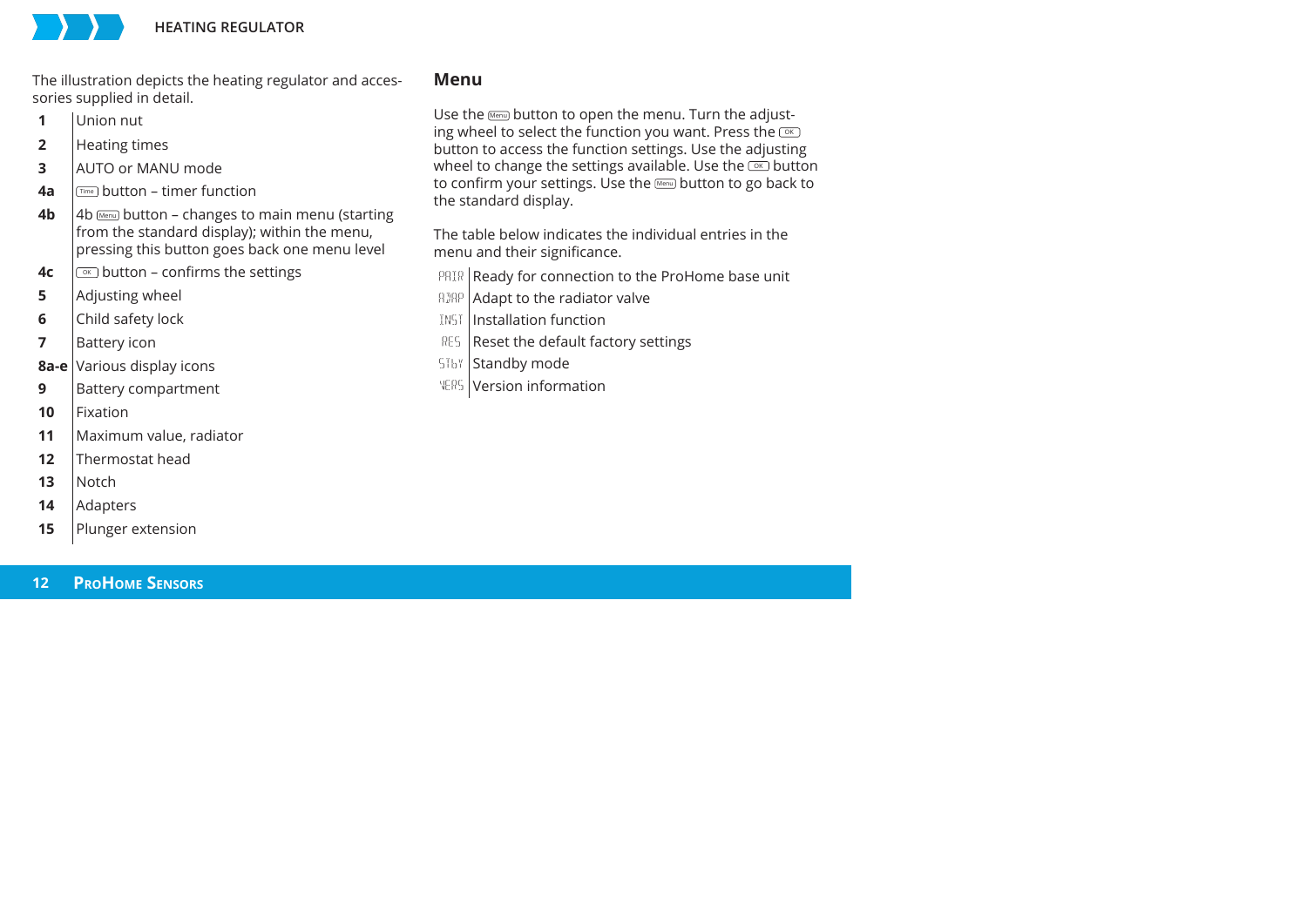



#### **Inserting the Batteries**

Remove the battery compartment cover.

Only use batteries of the type described in Section "Technical Data". Do not use rechargeable batteries to operate the device.

2 Insert the batteries (2 x mignon, AA) in the battery compartment paying attention to correct polarity.

ADAP appears in the display.

**Attention!** Risk of damage to the device through reverse poling when inserting the batteries. Pay attention the batteries are correctly aligned when inserted.

3 Replace the battery compartment cover.

#### **Installation**

**Caution**! Risk of burns through hot radiator valve! Contact could lead to hands being burned. Allow the radiator to cool down before completing any installation, disassembly or repair work on the device! Wear work gloves!

Installation of the device is easy. It is not necessary to drain the heating water or alter the heating system. It is not necessary to use any special tools or switch off the heating system.

The union nut fixed firmly to the device fits on all radiator valves from the most popular manufacturers with a thread dimension M30 x 1.5 mm. The adapters contained in the supply package enable the device to be fitted to Danfoss RA, Danfoss RAV and Danfoss RAVL radiator valves.

#### Disassembling the Old Thermostat Head

Set the thermostat head to the temperature range ON (or position 5).

This means the thermostat head is no longer pressing on the spindle of the radiator valve and can be removed more easily.

2 Unscrew the fixing element of the thermostat head and remove the thermostat head.

#### Installing the New Thermostat Head

To fit the device to Danfoss radiator valves, you need the adapter provided. Please refer to the illustration to determine the adapter appropriate for the radiator valve.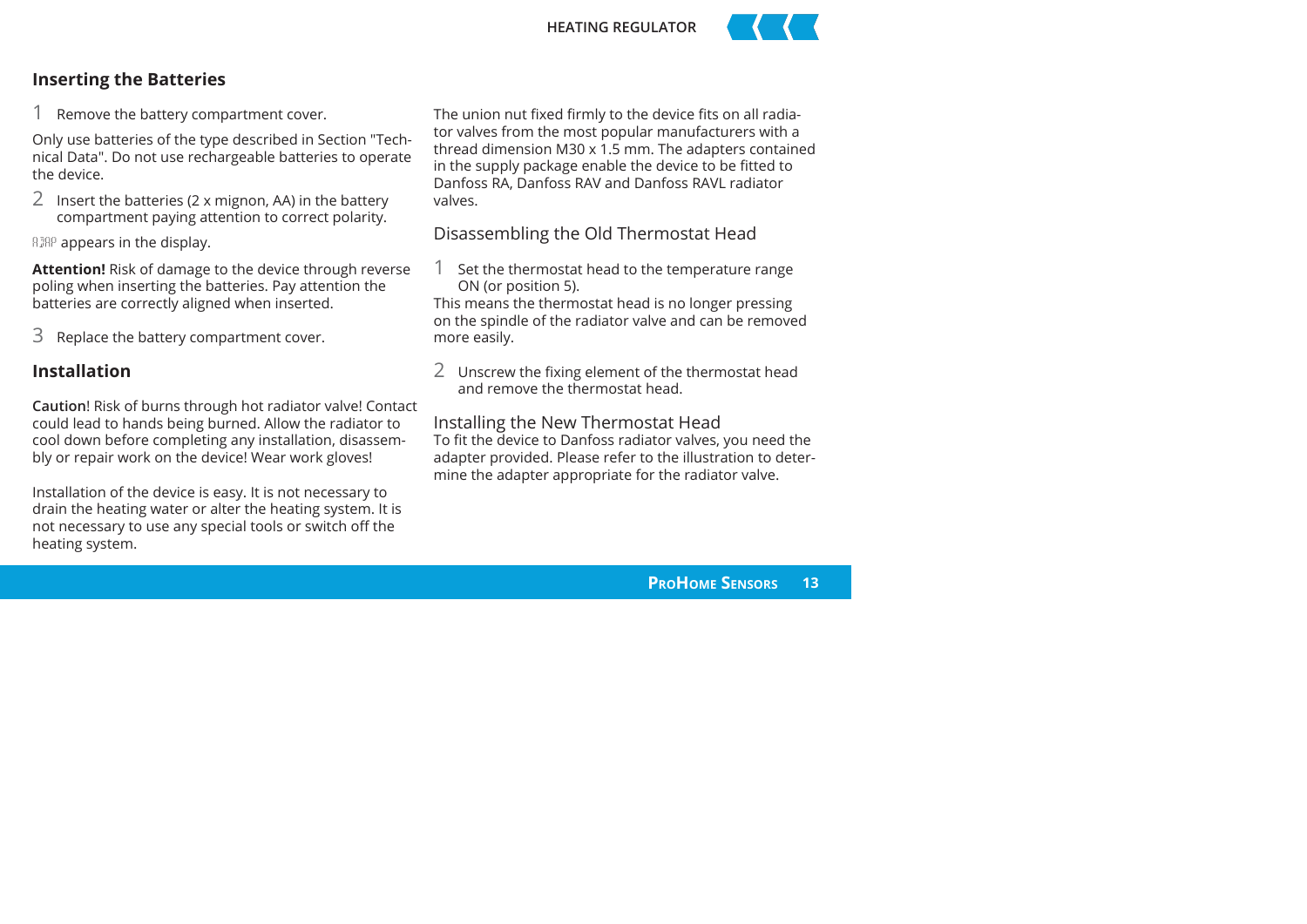

**Caution**! During assembly, be careful not to jam your fingers between the halves of the adapter!



**Caution**! The adapters supplied are joined together with plastic tabs. Snapped off edges can be sharp. Break out the plastic tabs carefully and smoothen the sharp edges on the adapter you use with a suitable tool.

The notches on the circumference ensure the adapter fits perfectly.

If required, slide the adapter that fits the radiator valve onto the valve until the adapter snaps into place.

If necessary, use a screwdriver to slightly prise open the adapter in the area of the screw.

2 Fix the adapter with the screw and nut supplied. In the case of a RAV type valve, the stem extension must also be fitted on the valve pin.

3 Screw the device either on the adapter, if one is assembled, or directly on the radiator valve.<br>The adaptation starts automatically.

The device adjusts to the stroke of the radiator valve. For this purpose, the radiator valve is opened and closed several times so that the device learns the end points. This process may take a few minutes under certain circumstances.

Due to the continuous thread, the pressure piece fitted on the underside can drop out if the regulator has not been mounted on the valve. Fit the pressure piece back in place in such cases. The continuous thread turns and tightens the pressure piece. Restart the adaptation, if necessary.

After successful adaptation, the device enters Automatic mode.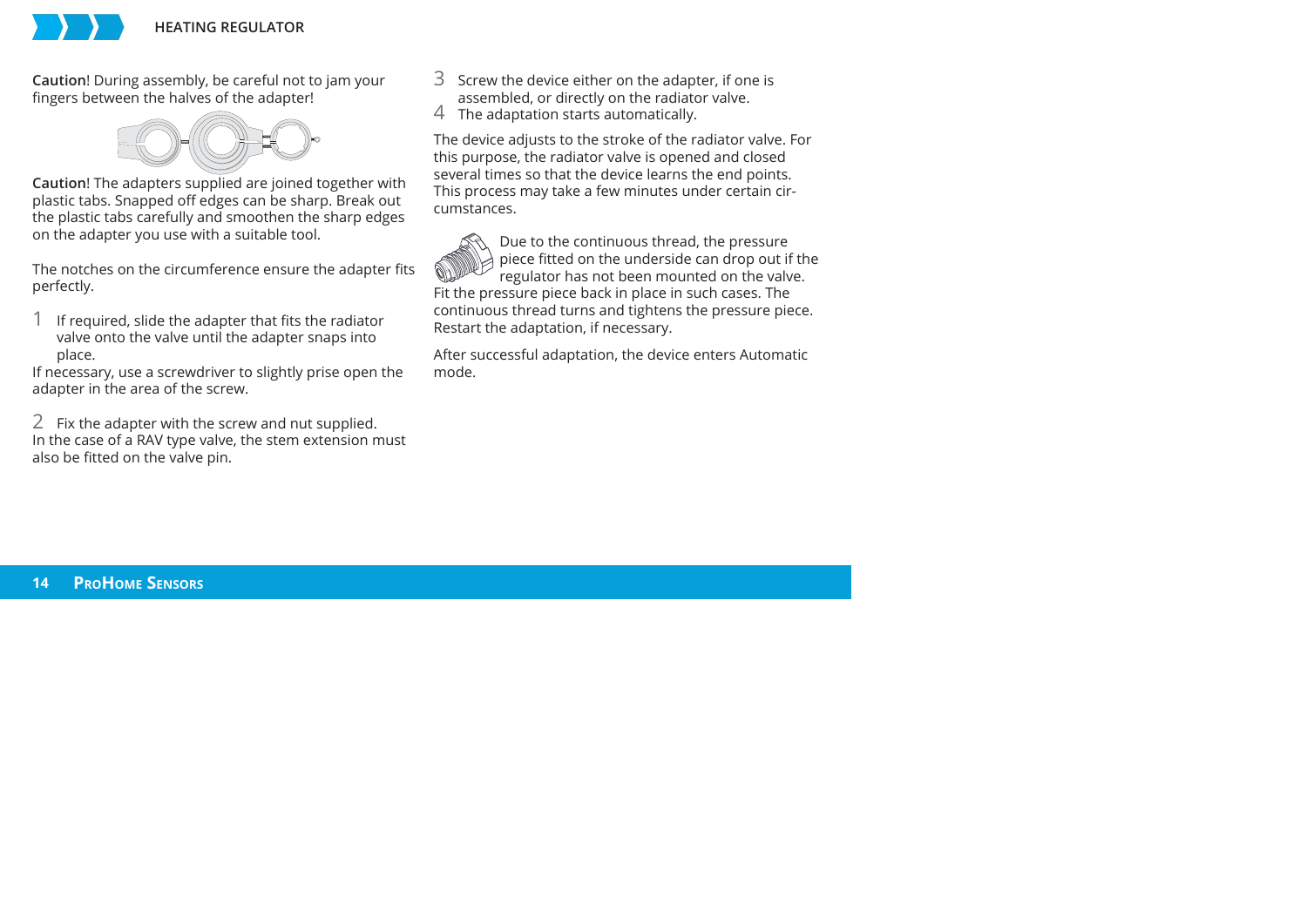



#### **Disassembly**

**Caution!** Risk of burns through hot radiator valve! Contact could lead to hands being burned. Allow the radiator to cool down before completing any installation, disassembly or repair work on the device! Wear work gloves!

- 1 Turn the adjusting wheel (5) clockwise beyond the maximum temperature of 28  $^{\circ}$ C until  $\mathbb{N}$  appears in the display.<br>2 : Wait a few seconds until the radiator valve is fully
- 
- open.<br>3 Turn the union nut clockwise to separate it from the radiator valve.

#### **Pairing the Heating Regulator and Base Unit**

The heating regulator can be paired with the ProHome base unit.

- 1 Select the **Register** menu option on the ProHome base unit.
- 2 Select the  $PRIR$  menu option on the heating regulator.<br> $\frac{3}{2}$  JnIN appears in the display. A timer counts down,
- beginning at 90 seconds.<br>4: When pairing is completed successfully,  $\mathbb{B}$  appears in
- the display.

The heating regulator is displayed in the device list on the ProHome base unit.



For more information, please scan the QR code.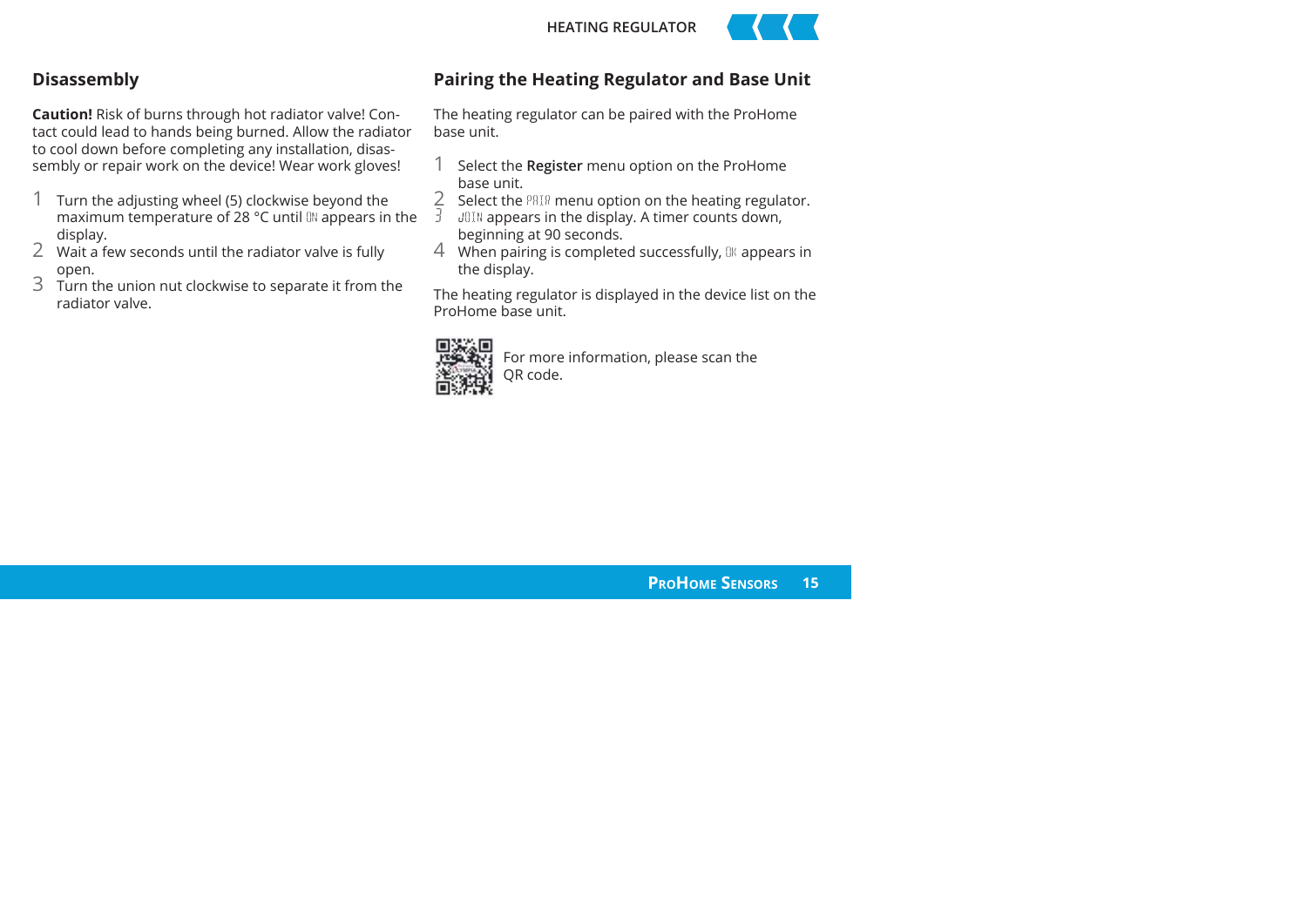## **ProHome App**

You can configure and control the device with the **ProHome App**.



The **ProHome App** can be used with iOS from Version 8 and Android from Version 5.0.

The following conditions must be fulfilled in this case:

- You have downloaded the **ProHome App** and installed it on your smartphone or tablet PC.
- You have paired the ProHome base unit with the **ProHome App.**
- You have connected the heating regulator with the ProHome base unit successfully.



For more information, please scan the OR code.

## **Technical Data**

| Supply voltage                          | 3 V                      |
|-----------------------------------------|--------------------------|
| Power consumption<br>(max.)             | 100 mA                   |
| <b>Batteries</b>                        | 2 x AA mignon, 1.5 V     |
| Frequency (radio)                       | 868.5 MHz                |
| <b>Transmission power</b>               | 8 mW                     |
| (max.):<br><b>Battery service life</b>  | Approx. 1 year           |
| Display                                 | LCD                      |
| <b>Dimensions</b>                       | 74 x 65 x 54 mm          |
| Weight (incl. adapter<br>and batteries) | 191 g                    |
| Connection                              | M30 x 1.5 mm             |
| Ambient temperature                     | 5 °C to 55 °C            |
| Surface temperature                     | Max. 90 °C (on radiator) |
| Linear stroke                           | 4.3 mm                   |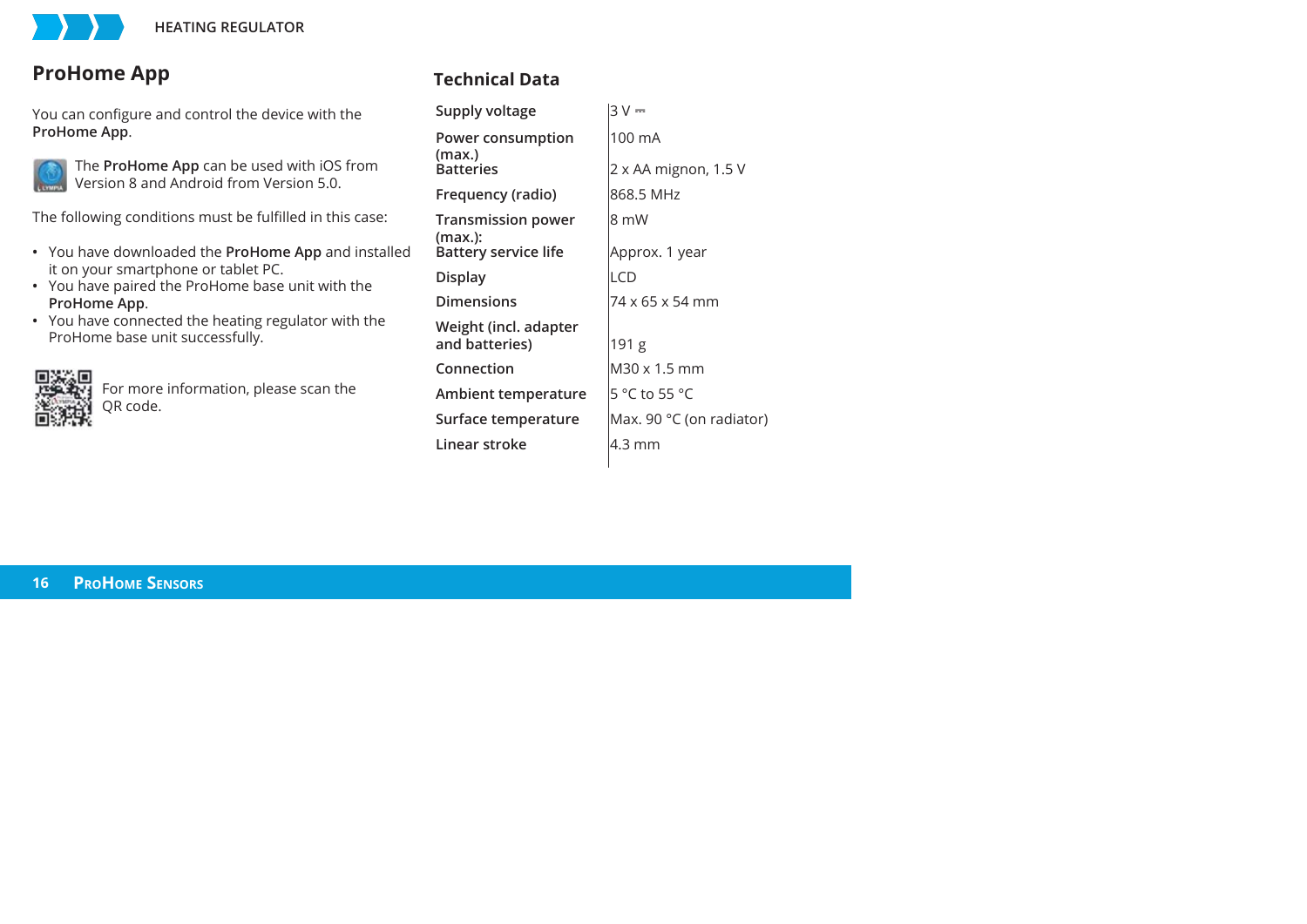

## **Appendix**

#### **Troubleshooting**

**I cannot register the sensors or actuators on the base unit of the alarm system.** The maximum number of sensors or actuators which can be registered on the base unit has been reached - deregister sensors or actuators from the base unit before attempting to register another sensor or actuator on the base unit.

Ensure that the Register option has been selected on the base unit before attempting to register a sensor or actuator. More detailed information is available in the operating manual supplied with the base unit.

**The sensor or actuator does not respond or does not work.** The batteries are weak or empty. Replace the empty batteries with new ones and try again.

**The solutions proposed proved unsuccessful or my spe**cific problem is not described here.

Contact our Service department. You can find more solutions to various problems at **www.olympia-vertrieb.de**.

#### **Information on Disposal**



The adjacent symbol indicates that electrical and electronic apparatus and batteries no longer required must be disposed of separate from domestic waste in accordance with legal directives.

You are legally obliged to dispose of batteries and battery packs at shops which sell batteries or collection points which provide the corresponding containers.

Disposal is free of charge. The symbols indicate that the batteries must not be disposed of in normal domestic waste and that they must be brought to collection points provided by local public waste authorities.



Packaging materials must be disposed of according to local regulations.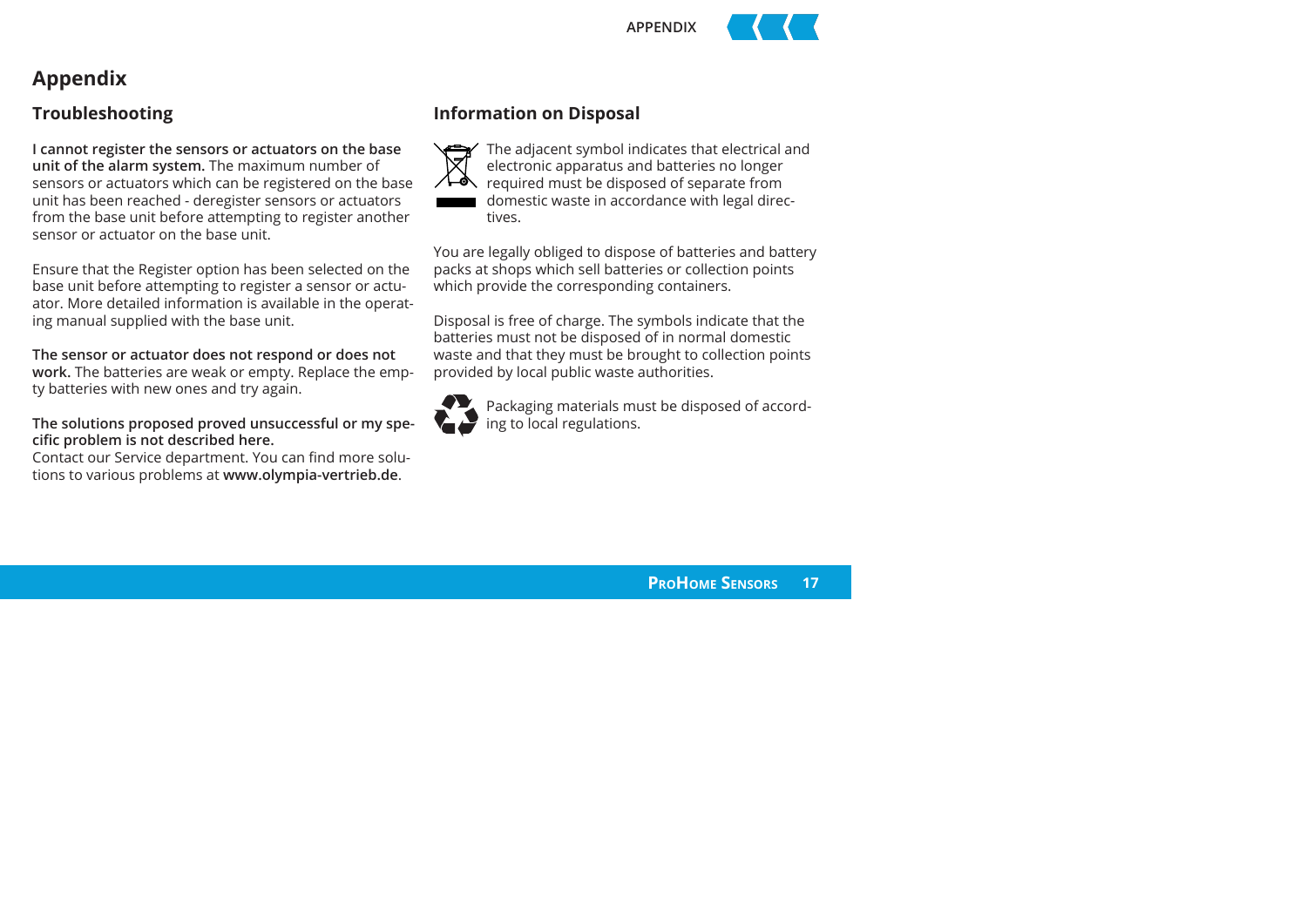

#### **Cleaning and Service**

- 1 Disconnect the sensors and actuators from the power
- outlet before cleaning, if necessary!<br>2 Clean the surface of the housing with a soft, lint-free<br>cloth. Never use any chemicals or scouring agents.
- $\overline{3}$  Check the functionality of each sensor and actuator registered once a month and after changing the batteries.
- 4 Change the batteries at least once a year or after receiving the relevant message from the alarm system.

#### **Information on Conformity**

Olympia Business Systems Vertriebs GmbH, Zum Kraftwerk 1, 45527 Hattingen hereby<br>declares that these devices fulfil the basic requirements and other relevant provisions stipulated in the Directive 2014/53/EU. The CE mark on the devices confirms conformitv.

More detailed information on the Declaration of Conformity is contained on the supplementary sheet issued with the respective sensor and actuator.



More detailed information on the Declaration of Conformity is provided under **http://productip.com/?f=67ca1** or scan this QR code.



More detailed information on the Declaration of Conformity is provided under **http://productip.com/?f=6ef5f** or scan this QR code.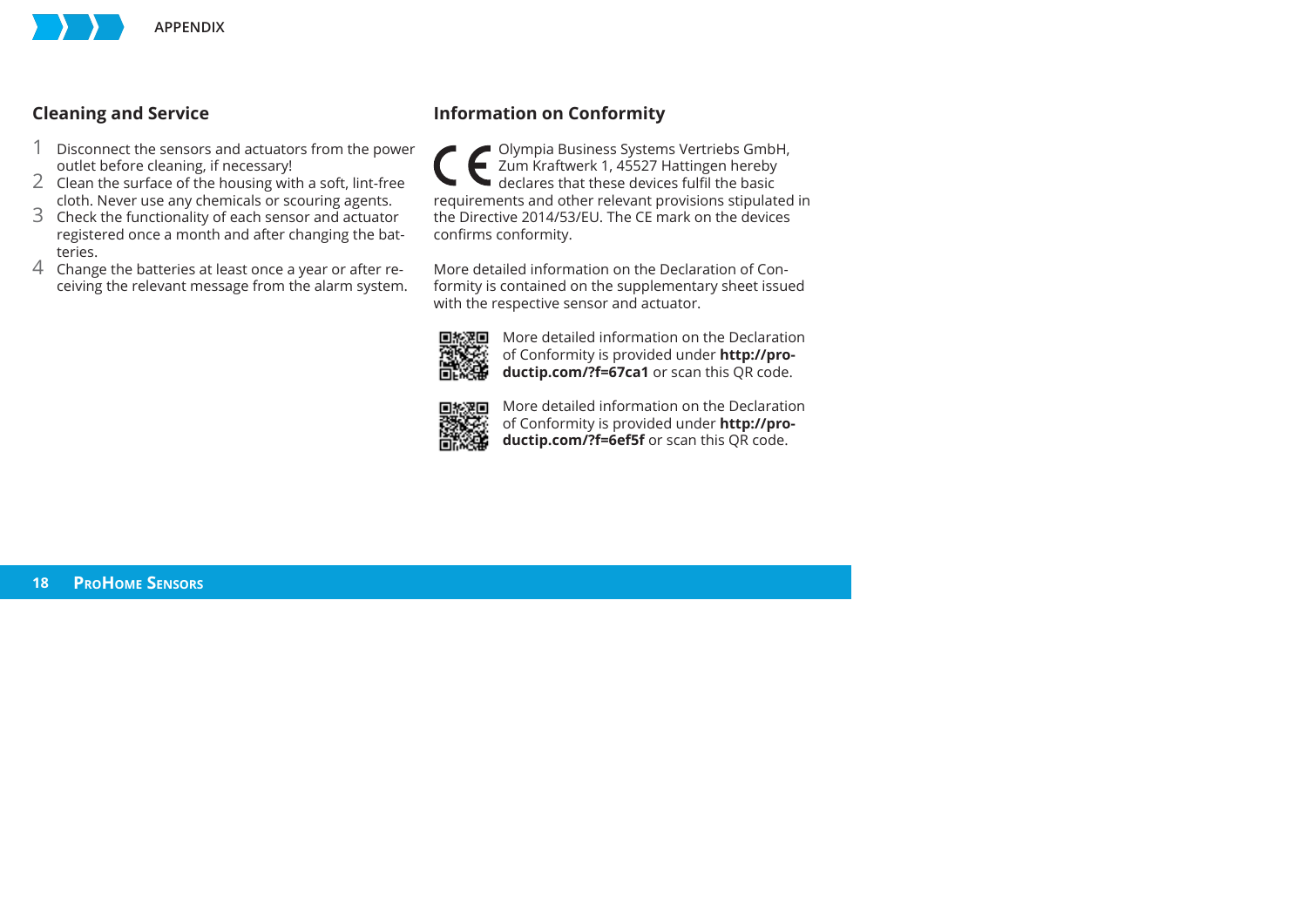

#### **Guarantee**



More detailed information on the alarm system base unit is provided in the full operating manual under **www.olympia-prohome.de** or scan this QR code.



More detailed information on the ProHome app is provided in the full operating manual under **www.olympia-prohome.de** or scan this QR code.

#### Dear Customer,

we are delighted that you have chosen this equipment.

In the case of a defect, please return the device together with the receipt and original packing material to the point-of-sale.